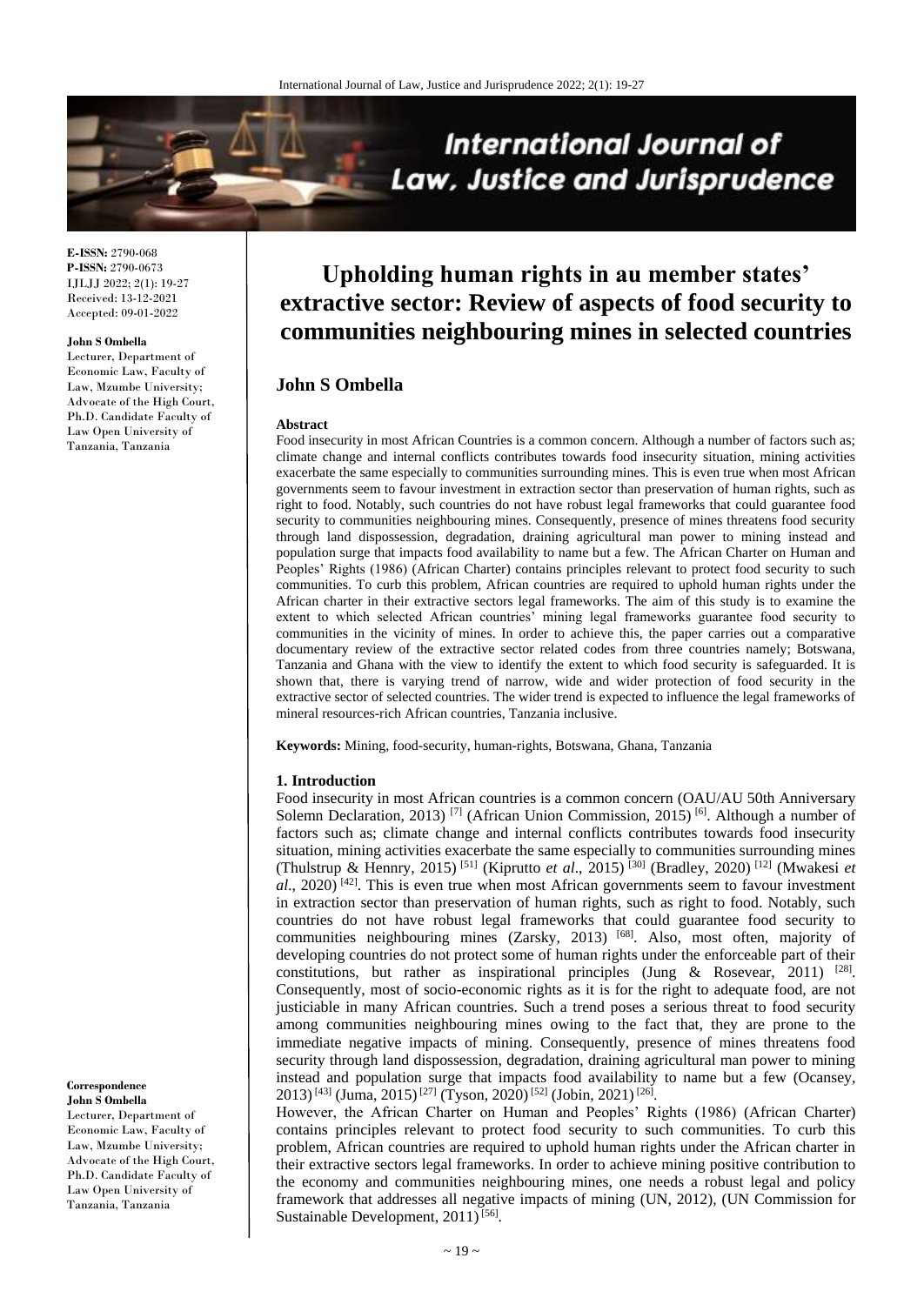The objective of this paper is carry out a documentary comparative review of extractive related codes of selected African countries namely; Ghana, Tanzania and Botswana with the view to examine the extent to which they contribute to guaranteeing food security to the communities neighbouring mines. The term food security in this paper refers to, guaranteeing ability of the communities adjacent to mines to produce their own sufficient food that is free from harmful substances.

Structurally, this paper is organized into six parts inclusive this introduction. The immediate part, part two provides for methodology applied in this paper part three back ground information. The following part, part four critically discuss and analyse the extent to which mining sector laws uphold human rights in selected African countries. Part five provides for distilled similarities while part six concludes this paper.

## **2. Methodology**

Methodologically, this is a comparative doctrinal study where review is carried on primary sources of data namely legal instruments such as regional convention(s), declarations, statutes and case law of the respective selected countries. The paper also relies on secondary data through reviewing sources such as; relevant journal articles, policies, books and other internet sources. In particular, according to (Esser & Vligenthart, 2017)<sup>[22]</sup> a comparative method involves comparing and contrasting the extent to which selected variables (in this case countries mineral codes) are similar or different. In the case at hand the extractive related codes of three selected countries, are examined with respect to the extent they guarantees food security to communities neighbouring mines. According to Curan, 1998<sup>[17]</sup> although foreign laws are known to have no binding effect in courts of law, yet they act as tools for persuading courts in instances where the statute is same worded, and set basis for suggesting reforms of the law [emphasis added].

In particular, three African countries namely, Ghana, Tanzania and Botswana are selected as the case for comparison in this study. The choice of these countries is influenced by six major reasons; firstly, according to the website of the African Union, all selected countries are members of the AU and thus are obliged to abide with the requirement to uphold human rights principles in their extractive sectors. Secondly, they both are common law countries hence principles such as precedent may easily be applicable among them. Thirdly, all the named three countries do not protect the right to adequate food under the enforceable part of their constitution [1]. Consequently, it calls for review of the extractive related codes bearing in mind the noted potential and actual harm mining may pose on food security to communities neighbouring mines.

Fourthly, selected countries are among the major producers of hard minerals, like gold and diamond in Africa (Gold Hub, 2020)<sup>[23]</sup> (Brightmore, 2020)<sup>[13]</sup> (Whitehouse, 2019) [67]. Consequently, mining activities are intensively taking place in their jurisdiction. Fifthly, according to (Lor, 2011) [34] selected countries, represent geographical regions in Africa namely Western, Eastern and Southern respectively where, mining activities take place the most. Sixthly, and

 $\overline{\phantom{a}}$ 

the last, Botswana has been heralded as an exemplary African country that has managed to properly govern its mineral resources through her robust legal framework (Economic Commission for Africa, 2018)<sup>[20]</sup>, (UN-Economic Commission for Africa, 2015)<sup>[60]</sup>. Consequently, conducting a review of Botswana's extractive related codes in relation to protection of food security to communities neighbouring mines will provide a guide to other African countries such as Ghana and Tanzania.

## **3. Mining impacts on food security**

African countries are enormously endowed with mineral resources capable of being exploited and contribute to socio-economic well-being of their citizens (Economic Commission for Africa, 2009)<sup>[19]</sup>, (Africa Development Bank,  $2016$ <sup>[4]</sup>. Due to such endowment, mining activities are taking place in many African countries either on large or small scale basis. Owing to globalization, where the role of multinational institutions such as World Bank Group on reforms of extractive sector laws with the view to protecting foreign direct investment (Campbell, 2010)<sup>[14]</sup>, influence on governance, transparency and accountability (Desai & Jarvis, 2012)<sup>[18]</sup> to name but a few, multinational companies have also invested in mining activities around the globe, Africa inclusive. Despite positive contribution of mining to the economy, if not properly carried out, mining has a bearing on violation of human rights in countries and or communities where it takes place (United Nations Conference on Trade and Development, 2007)<sup>[61]</sup>. Among common human rights that are violated during large scale projects such as extraction of minerals are: right to property (land specifically), right to clean water, right to housing, right to adequate food, to name but a few (Ploeg & Vanclay,  $2017$ <sup>[45]</sup>.

Taking the right to adequate food which is the focus of this study for example, mining is said to contribute to food insecurity as it: renders people land less; displacing people from their arable land (Rilefweb, 2013)<sup>[48]</sup>; polluting land impacting its productivity; polluting aquatic organisms which are sources of food (UN Economic and Social Council, 2011); clearing vegetation contributing to climate variation (Bogumuli, 2012)<sup>[10]</sup>, (UNECA, 2011)<sup>[59]</sup>, (Sonnenbeg & Frauke, 2001)<sup>[50]</sup>, (Commission for Justice and Peace (CCJP), 2014)<sup>[15]</sup> (Bradley, 2020)<sup>[12]</sup> to name but a few. Notably, at the African regional level, there exists the African Charter which provides for human rights principles and their protection in the region as it is for other regional human rights conventions<sup>[2]</sup>. African countries are expected to uphold principles in the charter in their domestic legislation as a means to guarantee human rights protection, even in the extraction sector. The next part critically discusses the reflection of human rights principles in the extractive codes of selected countries.

## **4. The extent to which aspects of food security are upheld in the selected countries extractive codes**

The call for upholding human rights principles in AU member states' extractive codes may be explained in various ways. The African charter for example calls all her member states to adopt both legislative and administrative

**.** 

<sup>&</sup>lt;sup>1</sup> All the selected countries 'constitution seem to be silent on the right to adequate food, Ghana's Constitution 1992; URT Constitution 1977; and the Republic of Botswana's Constitution 1966, respectively.

<sup>2</sup> See for example, the American Convention on Human Rights 1969 and the European Convention on Human Rights 1950, which regulates human rights in the American and European regional blocks respectively.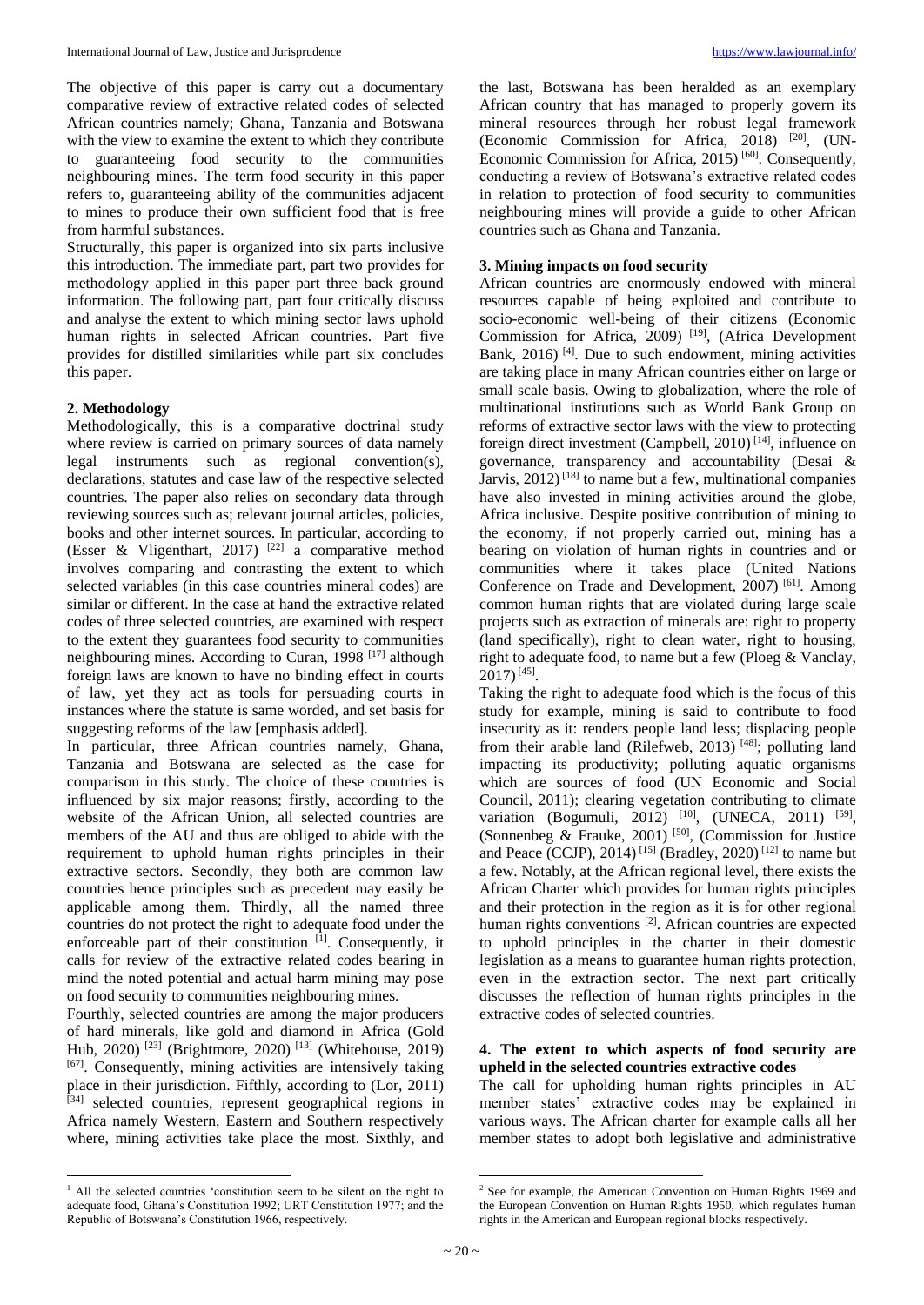steps to domesticate human rights. Despite of the fact that right to food is not expressly provided under the African Charter, it is shown under the African Commission for Human and Peoples' Rights that such a rights is embedded in other rights such as right to life. Moreover, the African charter does not specify sectors in which human rights should be upheld. Most commonly, domestication of international instruments as it is for the charter may be done through the constitutional provision, adoption of a special Act of the parliament and or amending various laws to come into conformity with their international obligations (Viljeon, 2012) [65] . The call for upholding human rights in the extractive codes seem to have recognition in a number instruments of African regional and sub-regional levels. At the regional levels there exist for example; the Kigali Declaration 2003, the ACHPR Resolution 224 of 2012 on Human rights-based approach to natural resources governance; Niamey Declaration ACHPR/Res. 367 (LX) 2017 to name but a few. At the sub-regional level reflection may be made to instruments such as; the ECOWAS Directive on the harmonisation of guiding principles and policies in the mining sector of 2009. According to (Elver, 2015) [21] a United Nations (UN) special *rapporteur* on the right to food, adoption of sector specific legislative measures will guarantee addressing specific impacts caused by the sector on the right to food for example.

Additionally, the global and African region communities seem to be fighting against food insecurity in the globe (UN, 2012) and Africa in particular (African Union Commission, 2015) [6] . Measures, targets and aspirations are set upon which every state will be assessed in her efforts to realize a food secured status in a given period of time <sup>[3]</sup>. In order to be able to eradicate food insecurity, it is imperative that one identifies its root causes, (improperly regulated extractive activities inclusive) and tackle them. It is also worth to point out that upholding human rights principles in the extractive sector codes will harmonize the manner in which mining activities are carried all around in African states as envisioned under article 3 (2) (e) of the Statute of the African Mineral Development Centre, 2016. According to (Ayeni, 2019) [9] AU has relevant soft and hard principles relevant to safeguard peoples' rights. He shows however that, the number of instruments is irrelevant if their effective use is not guaranteed in domestic laws emphasis added. Consequently, this part puts forward an argument that, African states are required to form part of the global efforts to eradicate food insecurity through adoption of robust extractive sector laws safeguarding the right to food.

## **4.1 Guaranteeing food security under the extractive sector in Botswana**

The extractive sector in Botswana is regulated by a number of legislation among them are inclusive; the Constitution of Botswana 2006, The Tribal Land Act 1968, State Land Act 1966, Acquisition of Property Act 1966 and the Mines and Minerals Act 1999 to name but a few. This part analyses these legislation as follows hereunder;

 $\overline{\phantom{a}}$ 

#### **4.1.1 Land related legislation**

Land ownership and control in Botswana is capable of being explained in three fold, the tribal land, the state land and freehold. According to (Machacha, 1986) [36] Botswana inherited these land ownership forms from her colonial master, although some reforms were inevitable after independence.

Firstly, the tribal land represents the land which is owned by the respective tribes in Botswana. According to (Machacha, 1986)<sup>[36]</sup>, and (Adams *et al.*, 2003)<sup>[2]</sup> tribal land was being allocated freely to members of a particular tribe by their chiefs. According to (Adams *et al.*, 2003)<sup>[2]</sup> the common term used to refer this traditional free land allocation was the 'right for avail'. In particular, (Adams *et al*., 2003) [2] show that, the chief was required to allocate every tribesman land for his residence, farming and grazing. After independence, the practise was slightly reformed, whereby according to section 10 of the Tribal land Act 1968, the tribal land was vested in the tribal land boards for the benefit of all the citizen of Botswana. Consequently, the land is now allocated through the tribal land boards and not the chiefs. Additionally, according to section 7 of the Tribal land (Amendment Act) 1993, every citizen in Botswana becomes eligible for land allocation irrespective of his tribe. Secondly, the state lands, this represents the land which is owned by the State for the benefit of all citizens of Botswana. State lands are regulated under the State Lands Act 1966. According to section 2 of the State Lands Act 1966, state land represents all the land which is vested into the state commonly through the process of land acquisition. According to (Adams *et al.*, 2003)<sup>[2]</sup> state land is allocated for variety of activities ranging from; residential purposes through leases, large scale development activities like transport infrastructure and construction of dams, establishment of training institutions and for establishment of game reserves.

Thirdly, the freehold land tenure which represents lands that was being held under the white settlers during colonial period in Botswana. After independence, this form of land ownership represents land privately owned by individuals for residential and or agricultural plantations (Adams *et al*.,  $2003$ <sup>[2]</sup>, (BOPA, 2016)<sup>[11]</sup>.

Notably, land ownership under both the tribal land and freehold does not confer the ownership of the valuables underneath the soil. According to section 3 of the Mines and Minerals Act 1999, all the valuables such as minerals, oil and gas underneath the soil are vested to the President who holds them for and on behalf and benefit of all the citizens of Botswana. Consequently, in order to develop mineral sector the government has to acquire land owned either under the tribal land or freehold land tenure. This is even true, given the fact that, more than 70% of the land in Botswana is being held under the tribal land tenure system (Adams et al., 2003)<sup>[2]</sup>, (African Natural Resources Centre, 2006) [5] . Land acquisition in Botswana is regulated by the constitution and other land related laws. According to article 8 (1) (a) (iii) of the Botswana constitution of 2006, land may be compulsorily acquired by the state in order to develop mineral extraction. Land acquisition is also provided for under section 3 (1) (b) of the Acquisition of Property Act 1966 and section 32 of the Tribal Land Act 1968. Notably, according to section 32 (2) read together with section 35 of the Tribal land Act 1968, when the tribal board are not willing to have their land compulsorily acquired by the

<sup>3</sup> African Union Commission, Agenda 2063, The Africa we want, 2015, para 72 (e) AU seems to set the year 2063 as the year in which they shall achieve a complete eradication of hunger and food insecurity in the continent; UNGA Resolution Transforming our world: The 2030 Agenda for Sustainable Development, Resolution adopted by the General Assembly on 25 September 2015, A/RES/70/1, para 15, sets 2030 as inspirational timeline to eradicate hunger around the globe.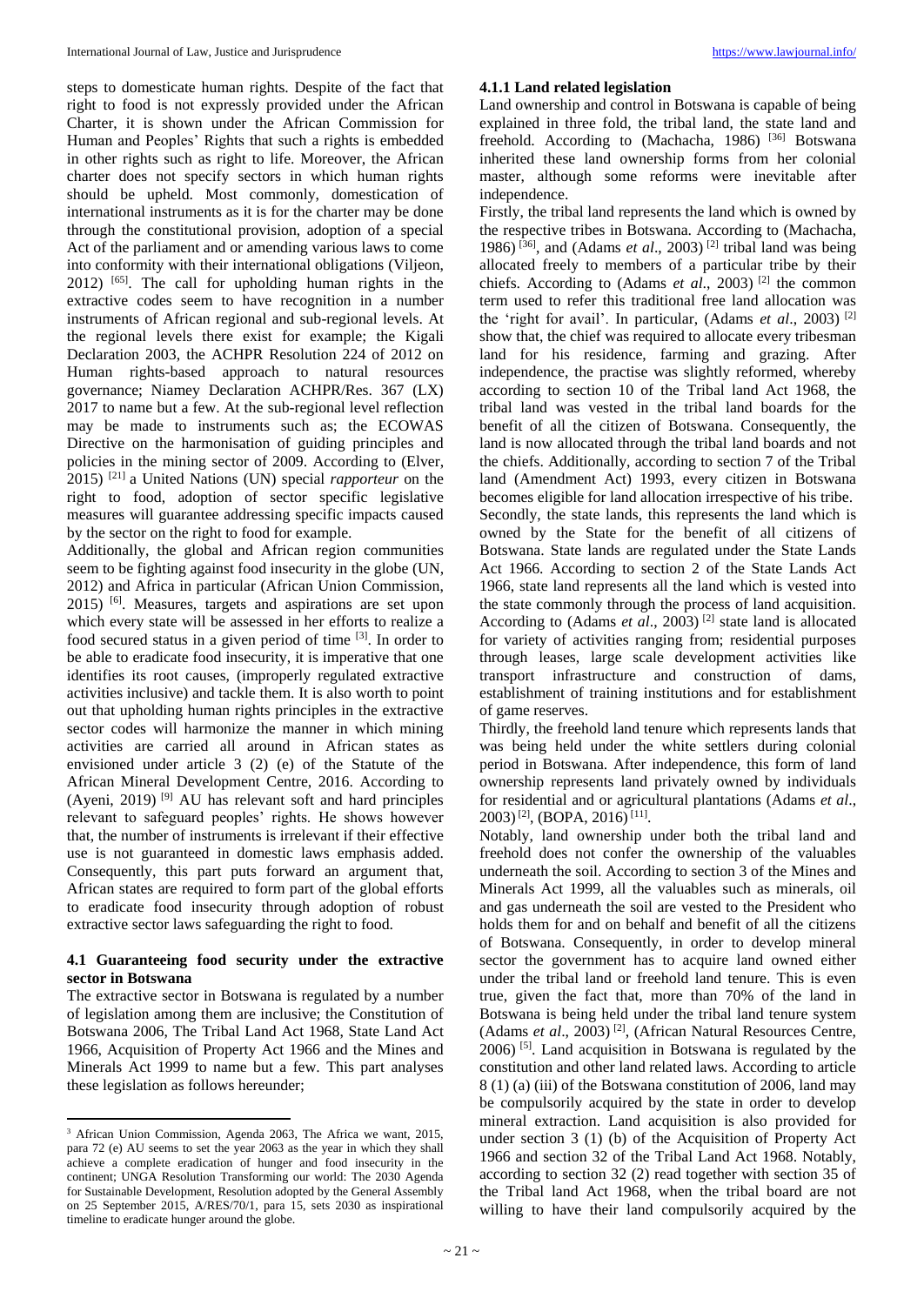State, a commission is set to inquire into the matter. Indeed this could be an opportunity for the tribal land board to defend their land which supports their livelihood such as farming and grazing against extractive sector. However, the process of compulsory land acquisition by the State takes cognisant of the constitutional principle that protects individual properties. Therefore, article 8 (1) of the Botswana's constitution 2006, guarantees ownership of properties and requires, when such ownership is interfered, there be prompt compensation.

## **4.1.2 Mines related legislation**

In Botswana mining activities are regulated under the Mines and Minerals Act 17 of 1999. In order to guarantee food security, the Act allows carrying out mining activities simultaneously with other anthropogenic activities such as farming and grazing. Consequently, the mineral rights holders are guaranteed to carry out their underground mining activities while the land owners and or occupiers are allowed to proceed with agricultural activities on the surface. In particular, section 61 (1) of the Mines and Minerals Act 1999 states as follows;

The owner or lawful occupier of any land within the area of a mineral concession shall retain the right to graze stock upon or to cultivate the surface of such land insofar as such grazing or cultivation does not interfere with the proper use of such area for prospecting, retention or mining purposes.

In addition, the same section restricts mining activities from being carried out in areas where agricultural activities are taking place. These areas are inclusive plots of land with crops on them; plots of land cleared and prepared for agricultural activities and plots of land in which crops have just been harvested. Such restrictions are relevant to food security owing to the fact that, agricultural activities are relevant to food production to majority of people in Botswana (SADC, 2011)<sup>[49]</sup>, (UNDP and UNEP, 2015)<sup>[4]</sup>. Also as noted from above, the land allocation under the tribal land tenure focuses on residence, farming and grazing, activities which are supportive of peoples' livelihood. According to (Mkentane, 2016)<sup>[39]</sup> and (Munnik, 2016)<sup>[41]</sup> mining activities are reportedly to have impacted agricultural land by substitution of the top fertile soil with gravels which do not support agriculture in Mpumalanga in South Africa. Consequently, restricting mining activities in areas where agricultural activities are taking place guarantees food production for such communities.

In order to ensure that the occupier and or owner of the land enjoys the rights to carry out agricultural activities like grazing and farming simultaneously with mining activities, section 63 (1) of the Mines and Minerals Act 1999 provides for remedies in case of violation of such a right. The remedies to the owner and or occupier arise out of breach of duty owed to them by mineral rights holders to keep the mining sites protected. In particular, section 61 (4) of the Mines and Minerals Act 1999, requires the mineral rights holders to guarantee safety of the surface rights users by protecting all mining pits and dumping of the hazardous wastes in a safe place to avoid contamination to farms and or cattle during grazing.

 $\overline{\phantom{a}}$ 

Moreover, apart from the set out the obligation of the mineral rights holders, the section 74 (1) of the Mines and Minerals Act 1999, also provides for remedies in case the set obligation is breached. Consequently, the surface rights user may claim for remedies arising from; dispossession of land and or its natural surface, loss of land, loss of actual and expected income from the farms depending on the nature of crops cultivated on the farm. In particular, the nature of remedies land owners and or occupiers are guaranteed seem to cover not only the net value of the crops but also their legitimate expectation had the crops not been affected by the mining activities. This remedy, among others is very important bearing in mind the impact of mining activities may not necessarily be immediate. According to (UN, 2017a)<sup>[54]</sup>, (UN, 2017b)<sup>[55]</sup> some of mineral pollutants are persistent in nature and may bear gross consequences on future generations' ability to produce their own food.

#### **4.2 Guaranteeing food security under extractive sector in Tanzania**

There are several legislation that regulate the extractive sector in Tanzania. Such laws are inclusive the URT Constitution 1977, the Land Acquisition Act 1967, the Land Act 1999, the Village Land Act 1999, the Mining Act 2018, the Environmental Management Act 2004 to name but a few. This discussion, the focus is mainly on the land and mining related legislation.

## **4.2.1 Land regulating legislation**

According to section 1 of the Land Act 1999, in Tanzania land is being owned by the President for and on the behalf and benefit of all Tanzanians. Consequently, Tanzanians do not own land, but occupies it either for a specified period of time or indefinitely. Land occupancy in Tanzania may be explained under two fold, the Granted Right of Occupancy (GRO) and the Customary Right of Occupancy (CRO). While the GRO seems to be common in cities and developed townships, the CRO is most common in rural areas which are prime for investment and extraction of natural resources such as minerals (Peter, 2007)<sup>[44]</sup>.

Notably, both the GRO and CRO do not confer to its holders the right to own the sub-soil. This is because under section 22 (2) of the Land Act 1999, land is defined in a manner to exclude the subsoil valuables such as minerals, oil and gas. Parallel with that a different organ that deals with the allocation of the rights related to the sub-soil such as mineral rights is established under section 22 (b) of the Mining Act 2018.With regard to land allocating authorities section 4 (8) of the Village Land Act 1999, establishes the village council while section 9(1) of the Land Act 1999 establishes the commissioner for land, which are respective organs for allocating land in village and urban areas. Consequently, the existence of two parallel organs dealing with allocating of rights on land on different occasion and sectors brings about the conflict between, say the mineral rights holders and the holders of the rights of occupancy. Despite such a parallel institutional set up, section 1(1) (i) of part II of the Land Act 1999 set a principle that requires all the occupiers of the land to be consulted in any matter that relates to their land.

In light of the foregoing, land may be taken by the government for extraction of minerals despite it being already subjected to other rights and uses. This is due to the

<sup>4</sup> . According to UNDP grazing account for a large source of employment of rural communities and that cattle are used apart from being sources of food but used in rituals and a form of saving for many people in Botswana.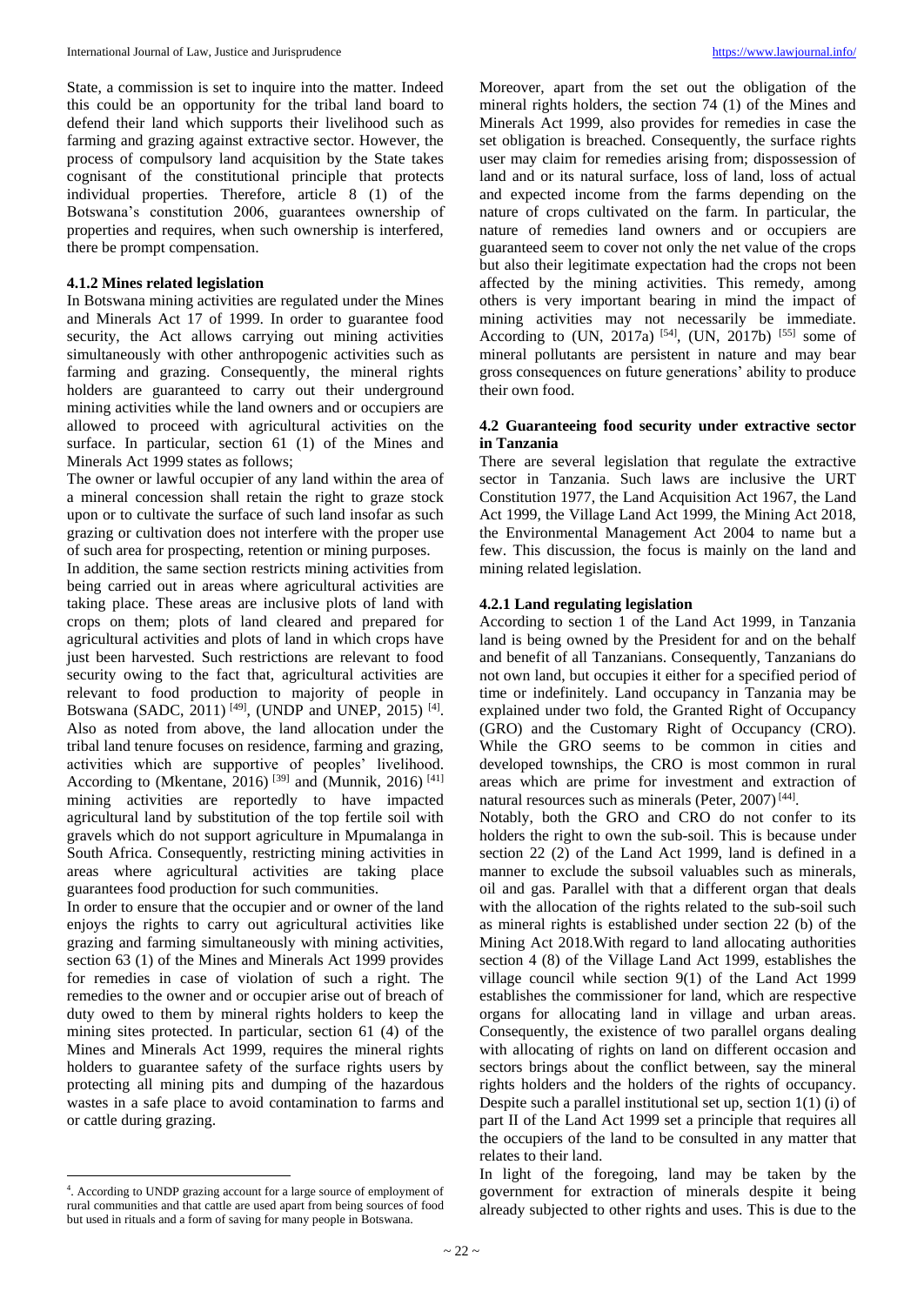fact that, section 4 (1) (e) of the Land Acquisition Act 1967 justifies compulsory acquisition of land by the government in Tanzania for development of mineral activities. Notably, article 24 of the URT Constitution 1977 guarantees protection of the properties owned by everyone and requires compensation in case such a right is violated. Similarly, section 1 (1) (g) of the Land Act 1999 does also reflect the constitutional principle of compensation in case the rights to landed property are violated. Compulsory acquisition of one's land for mining purposes therefore violates such a constitutional guarantee and call for compensation forthwith. The court in Tanzania has once interpreted the principle of compensation and qualified it as the Nyerere's Doctrine of land ownership in the case of (*Attorney General v. Aknonaay and Lohay*, 1994) [16] . The doctrine requires that before one asserts ownership of land he/she must have laboured on it by adding value to it. His ownership is not of the land, but rather of the value he added on it. Consequently, the major criterion for compensation is not just ownership but also the extent of the value added on the land.

#### **4.2.2 Mining regulating legislation**

In Tanzania, mining activities are regulated by the Mining Act 2018. Unlike its predecessor the Mining Act 2010, it introduces limitations in carrying out mining activities with the view to guaranteeing food security to communities in the vicinity of mining activities. The Mining Act 2018 has provisions that are aimed at safeguarding food security in mineral operation areas. Under section 95 (1) (b) (ii) of the Mining Act 2018, safeguards are imposed to restrict carrying out mineral activities within 100 meters of the land that has been prepared for farming. Other restrictions provided under the same section are also imposed on land upon which crops were reaped in the preceding year unless otherwise consented by the owner or occupier of the land.

Therefore, the Mining Act 2018 seems to be very specific that it protects farming of crops and not agriculture in its widest sense. According to (United Republic of Tanzania & Ministry of Agriculture Food Security and Cooperatives, 2013), defines agriculture to include, farming, fisheries, forestry, hunting and animal keeping. Consequently, land for grazing stock, carrying out fishery projects, hunting for example is not protected under the Mining Act 2018. Livestock keeping and fisheries for example are not only some of the major sources of protein food stuff but also source of income to majority of communities residing near mining activities in Tanzania.

Notably, the Mining Act 2018 implied position with regard to livestock keeping in Tanzania seems to be founded on the Nyerere's Doctrine of land ownership noted above. Contrary, to the doctrine however, the practice of majority of livestock keeping communities in Tanzania rarely do prepare farms for grazing, rather they move from one location to another searching for pastures naturally occurring depending on the seasons. It is no wander that, it has been considered as a problem that fuel land conflicts in various regions in Tanzania and thus call for its eradication instead (United Republic of Tanzania & Ministry of Land, Human Settlement and Development, 1997)<sup>[64]</sup>. It is worthwhile to note that, at the African regional level, ACHPR has once decided a case in favour of pastoralist communities (Endorois) which were removed from their pastoral land to give a room to other development projects

in Kenya. The decision by the ACHPR in the case of (*Centre for Minority Rights Development (Kenya) and Minority Rights Group (on behalf of Endorois Welfare Council) v. Kenya*, 2009)<sup>[1]</sup> was based on the fact that, the pastoral land was the only means to sustain the existence of such communities as it guarantees their subsistence through grazing of animals and other traditional activities.

Moreover, the Mining Act 2018 seems insufficient in guaranteeing food security to communities neighbouring mines owing to two major reasons. Firstly, according to (Marwa & Warioba, 2015)<sup>[37]</sup> occupiers of the land are excluded from deciding the allocation of mineral rights to potential investors into their locality. Mineral rights allocations are carried out between the government officials and the investors, occupiers of land are mere victims of land alienations and or re-settlement (Legal and Human Right Center & Zanzibar, 2016)<sup>[33]</sup>. Such a trend is reportedly to fuel conflicts between the mineral rights holders and the land occupiers who are supposed to give a vacant possession of the land for mining activities (Rights and Accountability in Development (RAID),  $2017$ )<sup>[47]</sup>.

Secondly, according to section 95 (1) (b) of the Mining Act 2018 the minister concerned with minerals retains the power to waive the need for the consent of the land occupiers and or owners even where the law requires it. Although the minister is to be advised by the Mineral Commission, it is worth to note that, the law does not set out criteria upon which the ministers' decision will be based and also, occupiers and or owners are not represented in the decision making process of waiving their consent. As noted from the above discussion under the laws governing land in Tanzania, this legal position is founded on the mandate the government enjoys over owners of land in acquiring land compulsorily for national interest, which include mining activities coupled with prompt compensation. Experience in Tanzania though indicates little, delayed and or no compensation is offered to land owners (Lange, 2011)<sup>[31]</sup>, (United Republic of Tanzania, 2008)<sup>[62]</sup>. Consequently, communities neighbouring mines end up of being impoverished a fact that contributes to food insecurity.

Thirdly, the Mining Act 2018 does not provide for any remedy in case the right to farm is violated by potential mining companies. A provision on remedies would have strengthened the owners and or occupiers claim for their right to protect their farms and subsequently, guarantee food security. As noted above, in Botswana obligations on the part of mining companies are set in line with remedies to the communities neighbouring mines in case the obligations are violated.

# **4.3 Guaranteeing food security under extractive sector laws in Ghana**

The extractive sector in Ghana is regulated under a number of legislation namely; the Constitution of Ghana 1962, the State Lands Act 1962, the Administration of Lands Act 1962 and the Minerals and Mining Act 2006 to name but a few. These laws are as they are analysed hereunder.

# **4.3.1 Land regulating legislation**

Land tenure in Ghana may be explained in three fold, namely; customarily owned by the stool, skins and families; State land owned by the state and vested land. To begin with the customarily owned land, according to (Ministry of Land and Forestry (Ghana), 2003)<sup>[38]</sup> 'stool' and 'skins' represent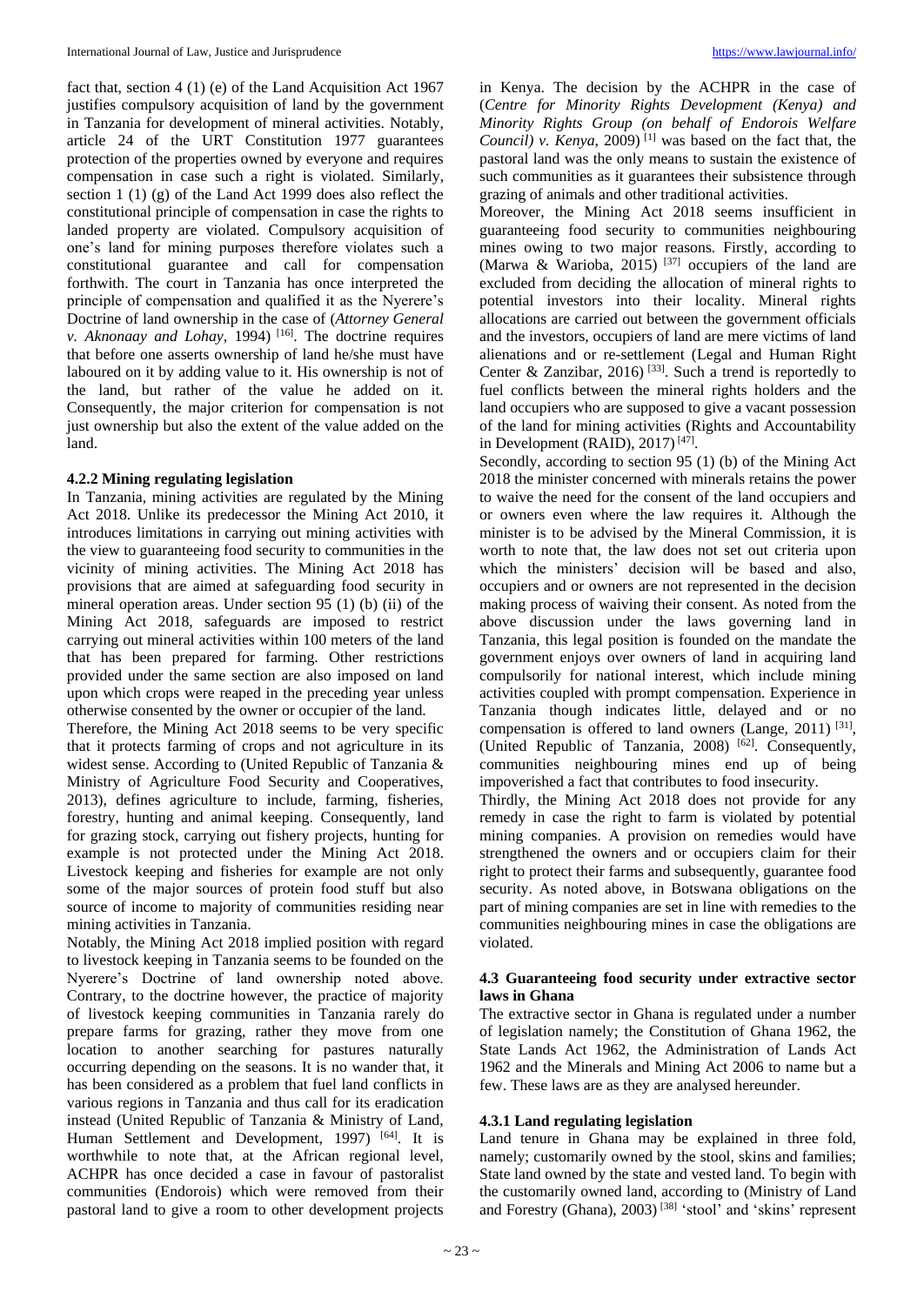a geographical area with well-established local political and administrative system inclusive land ownership. Consequently, according to (Kassanga, 2001)<sup>[29]</sup> authorities in these areas, commonly chiefs usually hold land for and on behalf of the rest of the members of the stool who are natives or indigenous of such locality. Stool lands are regulated both under the Constitution and the Administration of Lands Act 1962 and are vested in the appropriate stool and not the President of Ghana. Article 267(1) of the Constitution of Ghana for example states as follows hereunder,

All stool lands in Ghana shall vest in appropriate stool on behalf of and in trust for the subjects of the stool in accordance with customary law usage.

According to  $(Larbi, 2008)$ <sup>[32]</sup> customarily owned lands forms major part (more than 70%) of all the lands in Ghana. Consequently, new large scale development projects like mining are likely to conflict with the customarily owned lands.

Another form of land tenure in Ghana is that of state lands. According to (Ministry of Land and Forestry (Ghana), 2003) [38] state lands are composed of all the land that is under the custodial ownership of the President of Ghana. Notably, land becomes under the custodial ownership of the President through compulsory acquisition of other lands for public purposes. Compulsory acquisition of land in Ghana is regulated under articles 20 (1-3) and 257 (1-2) of the Constitution of Ghana 1962, section 10 (1-2) of the Administration of Lands Act 1962 and sections 1 -2 of the State Lands Act 1962 which require there be effective compensation of the previous owners of the lands so acquired. In particular, article 258 (1) (a) of the Constitution of Ghana 1962 establishes Land Commission which among other functions are to deal with all the state lands for and on behalf of the president. The other form of land ownership is that of vested lands. According to (Kassanga, 2001) [29] vested lands include urban lands and other lands owned by the state for development strategies. In other literature vested lands is referred to as the split ownership (Larbi, 2008) [32] . Consequently, other incidences of vested lands are inclusive situations where the state takes control of the customary lands, where upon the communities remains beneficiaries in case the land is leased (Ministry of Land and Forestry (Ghana), 2003)<sup>[38]</sup>.

Notably, despite the fact that large chunk of land is owned under the customary land tenure and thus vested under the respective stool and not the President, yet the lands so vested do not include the sub-soil. According to article 257 (6) of the Ghana's Constitution of 1962, all the minerals and valuables underneath the earth are vested in the president of Ghana for and on behalf and benefit of the peoples of Ghana. Consequently, upon discovery of minerals on land, the government may acquire the land for the extraction of minerals. Parallel with taking of the land however, article 20 (1) of the constitution guarantees protection of property rights and compensation upon its violation.

# **4.3.2 Mining regulating legislation**

In Ghana, mining activities are regulated by the Minerals and Mining Act 2006. In this Act, occupiers and or owners of the surface rights over the area demarcated for mining activities retain their rights to farm and or graze their livestock. In particular, section 72 (3) of the Minerals and Mining Act 2006states as follows;

The lawful occupier of the land within the area subject to mineral right shall retain the right to graze livestock upon or to cultivate the surface of the land, if grazing or cultivation does not interfere with the mineral operations in the area.

Notably, section 110 (1), (2) (o) of the Minerals and Mining Act 2006 requires the responsible minister for minerals to enact regulations that shall regulate the coexistence of mining activities and other activities such as grazing. These regulations are expected to be the tool to effectively implement the directives of the Act. Notably, to date there are no such regulations in place. Despite absence of the regulations, experience from elsewhere, Australia for example indicates that coexistence of both mining and agriculture is possible and that agricultural activities benefit from the mining activities through the excessive underground water in the mineral operation areas (International Mining Development Centre, 2014)<sup>[25]</sup>. Consequently, instead of the mining companies pumping such waters to the surface as waste, such waters are used for irrigation in farms (International Mining Development Centre, 2014)<sup>[25]</sup>, (Australia Mining, 2008)<sup>[8]</sup>. Also, it is noted above, in Botswana, mineral rights holders are obliged to protect mining areas such that, other uses such as farmers and heard of cattle may not be negatively impacted by the mining activities. However, there seems to be various thoughts on the possibility of mining operation to run concurrently with other activities like agriculture. Such a view shows that, mineral operation areas are not a right place for other activities owing to pollution both on land, waters and air (Loyd, 2017)<sup>[35]</sup>.

In order to guarantee the land owners and or occupiers their right to use the surface land for food production activities alongside with mineral rights holders, section 72 (1) of the Minerals and Mining Act requires the mineral rights holders to respect the surface rights. Notably, no explicit obligation, such as to secure the mines against other human activities such as agriculture, is set out to be adhered by the mineral rights holders in relation to the surface rights users.

Despite absence of explicit obligation on the part of mineral rights holders to preserve the interest of farmers and livestock keepers to use the surface rights, the Minerals and Mining Act provides for remedial measures to be relied upon by the land owners and or occupiers wherever their surface rights are interfered by the mineral rights holders. It is worth to note here the wording of section 74(1) of the Ghana's Minerals and Mining Act 2006 seems to be a replica of the Botswana's Mines and Minerals Act 1999 on remedies granted wherever the surface rights are infringed by the mineral rights holders. Notably however, granting of remedies is indistinguishable to compensation that may not necessarily provide full protection to the communities neighbouring mines. According to (Adonteng-Kissi, 2017) [3] the compensation scheme used by the large scale mining companies to farmers in Ghana offer a very meagre compensation which does not reflect the actual value of the farms taken for mining activities instead. Local farmers are thus extremely impoverished a fact that impacts their access to food security [emphasis added] (Adonteng-Kissi, 2017) [3]. Notably, (Republic of Ghana, 2014)<sup>[46]</sup> recognizes the hardship caused by mining activities to neighbouring communities and is of the position that, there is a need to guarantee their sustainable livelihood. The policy further noted that, resettlement and compensation does not always guarantee such communities their sustainable livelihood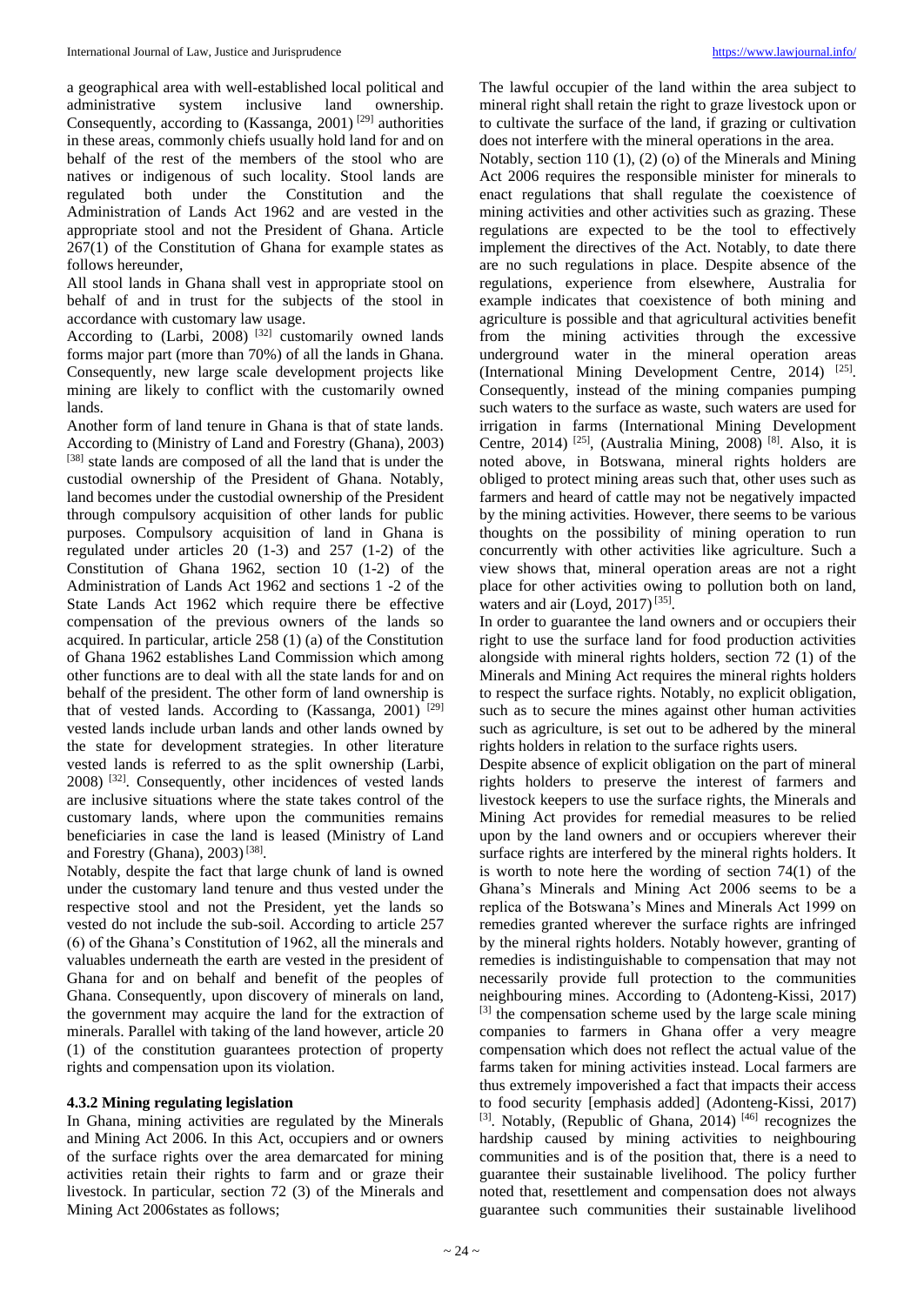(Republic of Ghana, 2014)  $[46]$ . In furthering the desire to guarantee neighbouring communities their livelihood, the policy acknowledges the relation between mining and other anthropogenic activities such as farming and livestock keeping has not been smooth (Republic of Ghana, 2014)<sup>[46]</sup>. In order to strike a balance, it is pointed under the Policy that mining activities have to be carried out in a manner that will guarantee other land uses not only during mining activities but also during post mining operations (Republic of Ghana, 2014)  $[46]$ . Attempts have been made to carry out agriculture activities on areas rehabilitated after exhaustion of minerals. It is shown that, such areas depending on the level of rehabilitation may still be used as sources of food (Loyd, 2017) [35] .

## **5. Distilled similarities and differences of the above discussed Acknowledgements**

The analysis of the extractive sector related codes above generates points of similarities and differences as hereunder shown.

## **5.1 Similarities**

Two major similarities may be depicted from the discussion above. Firstly, there seem to be efforts by all countries under review to recognise and offer a narrow, wide or wider protection of food production activities to communities neighbouring mines in the selected countries. While a narrow recognition and protection may be represented by restrictions of mining in crop production areas such as farms, near rivers and other water sources, a wide recognition and protection may be reflected in the coexistence of mining and agricultural activities on the same area. A wider recognition and protection is reflected in the ability to object the compulsory taking of land for mining activities and where mining are to take place, has to be carried simultaneously with agricultural activities. This signifies to some extent the beginning of harmonization of the legal frameworks that regulate extractive sector in African natural resources-rich states in recognising and protecting food production activities that safeguards food security to communities neighbouring mines.

Secondly, the common trend that may be depicted from the discussion above is the fact that, mining becomes a priority wherever it conflicts with the food production activities in some of the selected countries (Tanzania and Ghana). As may be noted, despite guaranteeing of surface rights to land owners and or occupiers both in Ghana and Tanzania, yet still explicitly, the extractive sector related codes in the respective countries recognizes that mining may take place and infringe such rights subject to compensation. In Tanzania, it is noted that, the Minister concerned with minerals retains power to waive the occupiers consent for mining activities to take place in his/her farm. Consequently, no law from these countries that gives food production activities higher priority over mining. This was earlier noted by (Wan,  $2014$ )<sup>[66]</sup> who argues that allowing monetary compensation to farmers in Ghana for mining activities to take place, makes mining operation valuable than food production activities.

#### **5.2 Differences**

Three major differences are noted among the analysed extractive sector related codes from the respective countries above. Firstly, unlike Botswana's and Ghanaian extractive

codes which recognizes simultaneity of mining activities and food production activities, the Tanzanian extractive code seems to be silent on this. In particular, in Tanzania, where food production activities are recognized, cattle rearing seem not covered under the purview of the extractive code, as opposed to experience in Ghana and Botswana.

Secondly, unlike the Tanzanian extractive code, the Ghanaian and Botswana's extractive codes seem to provide and list the nature of remedies land owners and or occupiers may claim against the mineral rights holders. Among the remedies, clearly show that compensation is not only on the available crops on land but also legitimate expectation of the owners and or occupiers.

Thirdly, the discussion above has shown that unlike Tanzania and Ghana, the Botswana's tribal land board may refuse to concede to the compulsory land acquisition by the state for mining activities. Arguably, such a move does not only show possibilities of considering other competing interests over the tribal land like food production to support their livelihood, but also indicates a transparency manner in which land is acquired for public purposes in Botswana. Ability to preserve land for food production from negative impacts of mining is one of the means through which food security may be achieved. Comparatively, according to (International Council on Mining and Metals (ICMM), 2003) [24] mining companies have voluntarily agreed not to carry out exploration and or mining activities in cites designated as World Heritage as a means to preserve their value. Consequently, given the value of food in our lives, it thus should be possible for mining companies and or states to have legal frameworks that explicitly prohibit exploration and mining activities in actual and potential food production areas.

# **6. Conclusion**

This paper shows that among other human rights which are grossly impacted by extractive activities, the right to adequate food to communities neighbouring mines is inclusive. Owing to its value since without food no guarantee for life, it makes its discussion in this paper pertinent. It is more challenging to communities neighbouring mines to protect their food production activities given the fact that, most African countries do not protect such a right under their constitution as it is the case of the selected countries. However, the review shows that there is gradual recognition and protection of food production activities in mineral operation areas, and hence securing food for communities neighbouring mines. On the one hand, Tanzania is noted to have adopted a narrow recognition and protection of food production activities by limiting mining activities in farms. On the other hand, Ghana adopted a wide recognition and protection of food production by allowing simultaneous operation of mining activities and agriculture on the same area. Botswana however, seem to have adopted a much wider approach, firstly, recognition of the right to object compulsory land acquisition for large scale development like mining activities. Secondly, in areas where mining activities have to take place, then allowing effective regulation of simultaneous operation of mining and agriculture.

Notably, despite such variations among countries extractive sector related codes, the common trend signifies the desire to protect food production for communities neighbouring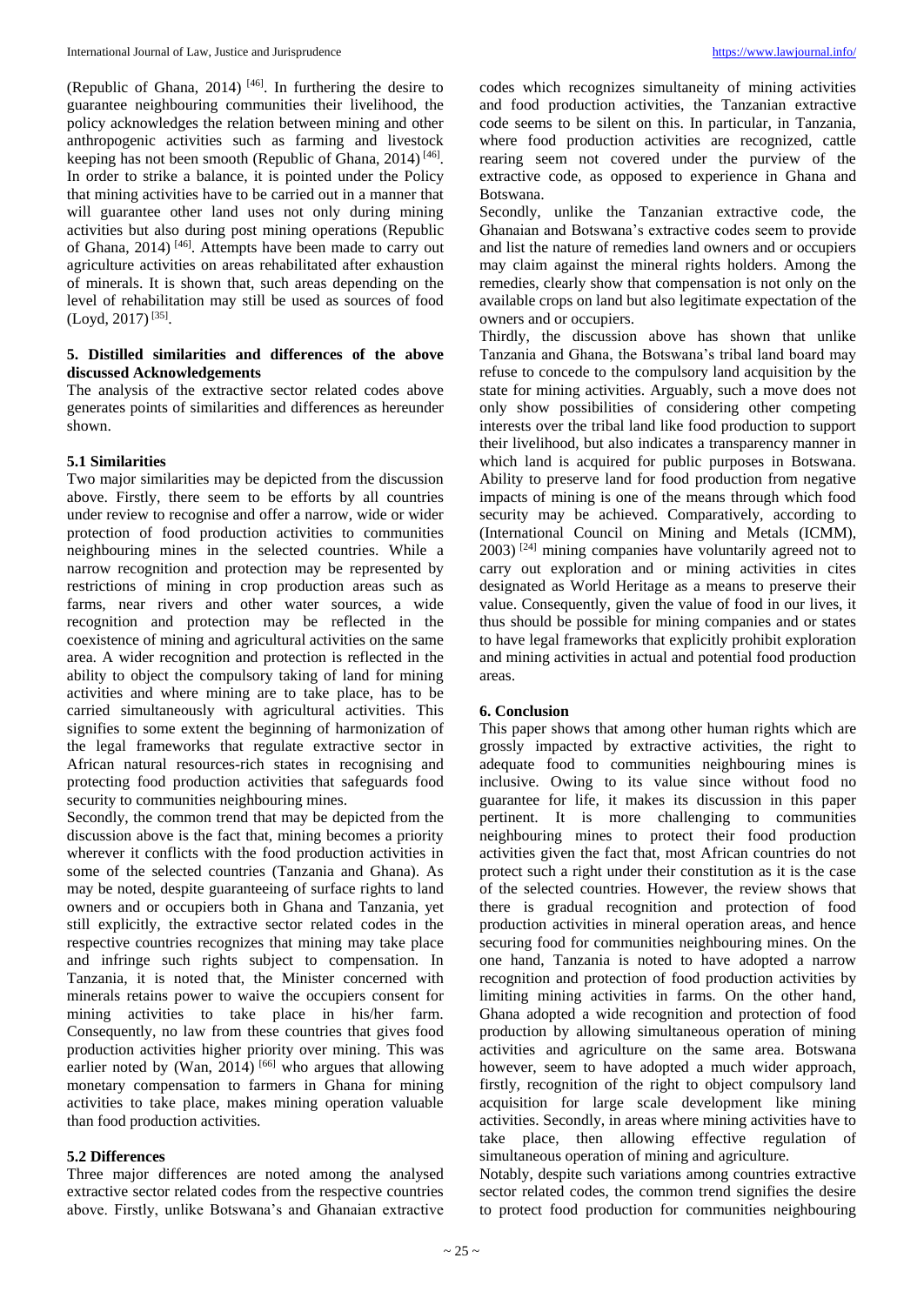mines. This trend of countries under this study (particularly that of Botswana) may influence other countries in Africa, that aspire a more robust extractive related codes that may provide a widest protection of the food production activities over the mining activities and offer a full guarantee of communities neighbouring mines their right to food security.

# **7. References**

- 1. Centre for Minority Rights Development (Kenya) and Minority Rights Group (on behalf of Endorois Welfare Council) v. Kenya, No. 276/03 (ACHPR 2009).
- 2. Adams M, Kalabamu F, White R. Land tenure policy and practice in Botswana-Governance lessons from southern Africa. Australian Journal of Development Studies. 2003, 1.
- 3. Adonteng-Kissi O. Poverty and mine's compensation package: Experiences of local farmers in Prestea mining community. Resource Policy. 2017, 52.
- 4. Africa Development Bank. Africa Natural Resource Center, Catalysing growth and development through<br>effective natural resource management. 2016. effective natural resource management. https://www.afdb.org/fileadmin/uploads/afdb/Documen ts/Publications/anrc/AfDB\_ANRC\_BROCHURE\_en.p df
- 5. African Natural Resources Centre. African Development Bank, Review of land tenure policy, institutional and administrative systems of Botswana: Case study. 2006.
- 6. African Union Commission. Agenda 2063: The Africa we want. 2015.
- 7. OAU/AU 50th Anniversary Solemn Declaration. 2013.
- 8. Australia Mining. Mining and farming: How and why they can coexist. 2008. https://www.australianmining.com.au/news/miningand-farming-how-and-why-they-can-coexist/
- 9. Ayeni V. The African Human Rights Architecture: Reflections on the Instruments and Mechanisms within the African Human Rights System. Beijing Law Review. 2019, 10.

https://doi.org/10.4236/blr.2019.102019

- 10. Bogumuli T. Mining-induced displacement and resettlement: Social problem and human rights issue. 2012. http://nbn-resolving.de/urn:nbn:de:0168-ssoar-327774
- 11. BOPA. Botswana: Limited authority over freehold lands. 2016.

http://allafrica.com/stories/201608160758.htm

- 12. Bradley S. Mining's impacts on forests: Aligning policy and finance for climate and Biodiversity goals. Chatham House. 2020.
- 13. Brightmore D. Ghana beats South Africa to continent's gold production crown. 2020. https://www.miningglobal.com/investing/ghana-beatssouth-africa-continents-gold-production-crown
- 14. Campbell B. Revisiting the Reform Process of the African Mining Regime. Canadian Journal of Development Studies. 2010, XXX.
- 15. Commission for Justice and Peace (CCJP). Land Displacement, Involuntary Resettlement and Compensation Practice in the Mining Sector: A comparative analysis of legal and policy frameworks in the Southern Africa. 2014.
- 16. Attorney General, Aknonaay V, Lohay, Civil Appeal No. 31 (Court of Appeal 1994).
- 17. Curan VG. Dealing in difference: Comparative law's potential for broadening legal perspectives. AJCL. 1998.
- 18. Desai D, Jarvis M. Governance and Accountability in Extractive Industries: Theory and Practice at the World Bank. Journal of Energy & Natural Resources Law. 2012;30(2):101-128.

https://doi.org/10.1080/02646811.2012.11435288

- 19. Economic Commission for Africa. Africa Review Report on Mining. 2009.
- 20. Economic Commission for Africa. African Governance Report V: Natural Resource Governance and Domestic Revenue Mobilization for Structural Transformation. 2018.
- 21. Elver H. UN General Assembly Report of the Special Rapporteur on the right to food, A/HRC/28/65. 2015.
- 22. Esser F, Vligenthart R. Comparative research methods. In J. Matthes, C. Davis, & R. Potter (Eds.), The international encyclopedia of communication research methods. JohnWilley and Sons. 2017.
- 23. Gold Hub. Gold mine production. 2020. https://www.gold.org/goldhub/data/historical-mineproduction
- 24. International Council on Mining and Metals (ICMM). Position statement on mining and protected areas. 2003.
- 25. International Mining Development Centre. Mining and Agriculture: Strange bedfellows or match made in heaven. 2014. https://im4dc.org/wp-content/uploads/2013/07/Miningand-Agriculture-Formatted-Final.pdf
- 26. Jobin J. Gold Mining and Environmental Degradation in Tanzania. NWNL Blog. 2021. https://nwnl.blog/2021/03/31/gold-mining-andenvironmental-degradation-in-tanzania/
- 27. Juma F. Effects of mining on food security to farming communities surrounding Nyamongo gold mine in Tarime District Tanzania. Sokoine University of Agriculture. 2015.
- 28. Jung C, Rosevear E. Economic and Social Rights. 2011, 58.
- 29. Kassanga K. Land administration reforms and social differentiation: A case study of Ghana's land commission. IDS Bulletin. 2001, 1.
- 30. Kiprutto N, Rotich L, Riungu R. Agriculture climate change and food security. Open Access Library Journal. 2015, 2.
- 31. Lange S. Gold and governance: Legal injustices and lost opportunities in Tanzania. African Affairs. 2011, 252. https://doi.org/10.1093/afraf/adr003
- 32. Larbi WO. Compulsory land acquisition and compensation in Ghana: Searching for alternative policies and strategies. FIG/FAO/CNG International Seminar on State and Public Sector Land Management, Verona. Italy. 2008. https://www.fig.net/resources/proceedings/2008/verona \_fao\_2008\_comm7/papers/09\_sept/4\_1\_larbi.pdf
- 33. Legal and Human Right Center, Zanzibar LSC. Tanzania Human *Rights Report*. Legal and Human Rights Centre. 2016.
- 34. Lor P. Methodology in comparative study. In P. Lor (Ed.). International and comparative librarianship. 2011.